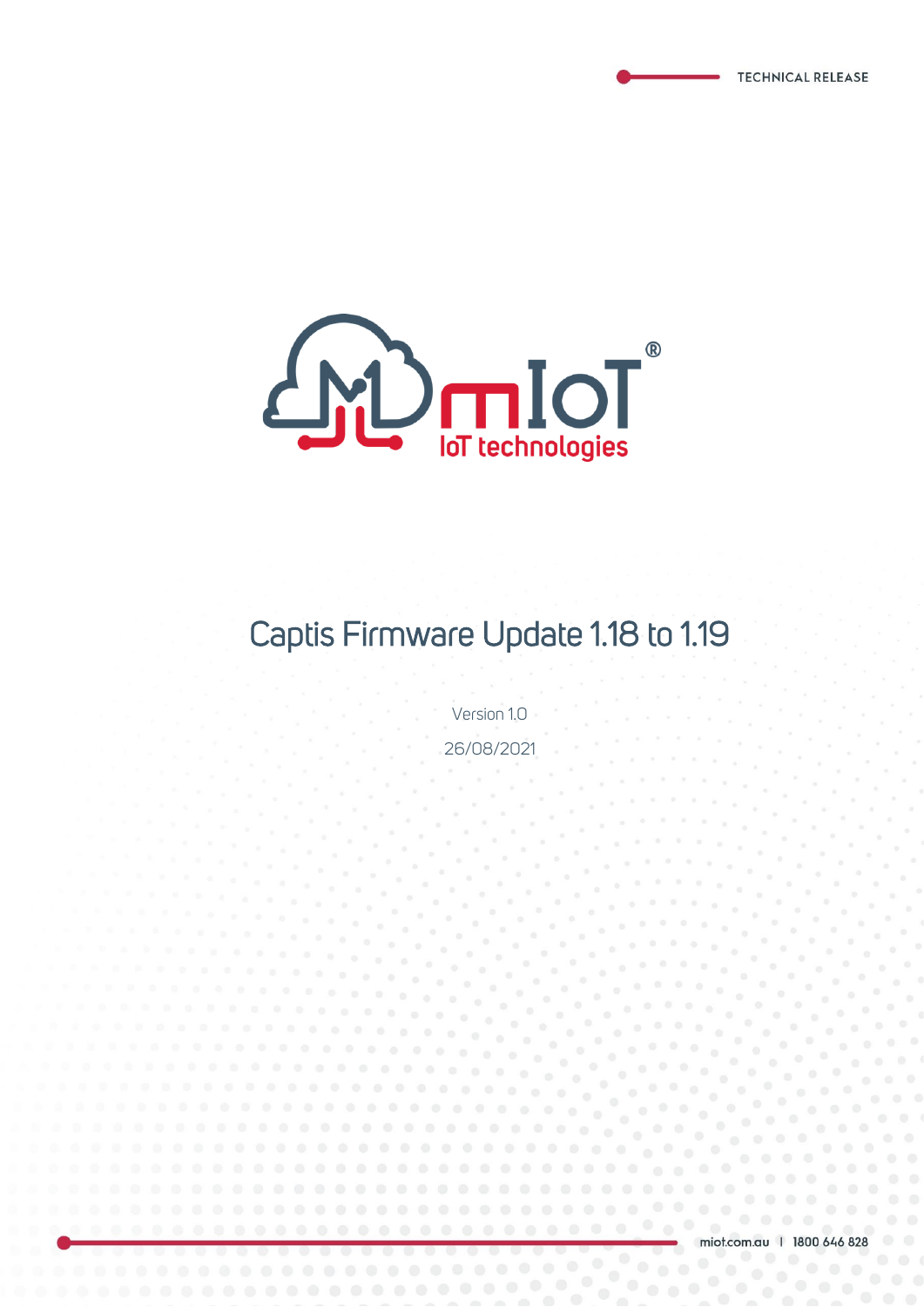# **Contents**

| $\mathbf{1}$ |     |  |  |  |
|--------------|-----|--|--|--|
| 2            |     |  |  |  |
|              | 2.1 |  |  |  |
|              | 2.2 |  |  |  |
|              | 2.3 |  |  |  |
|              | 2.4 |  |  |  |
|              | 2.5 |  |  |  |
|              | 2.6 |  |  |  |
|              | 2.7 |  |  |  |
|              |     |  |  |  |

# **Associated Documents**

| Date       | Revision | Document Name                  |
|------------|----------|--------------------------------|
| 26/08/2021 | /1.O     | Captis Shell Commands          |
| 26/08/2021 | /1.O     | Captis Firmware Entry Creation |

 $\frac{1}{\sqrt{2}}$ 

**CONTRACTOR** 

 $0 - 0 - 1$  $\sigma=\sigma-\sigma$ 

 $\frac{1}{2}$  .  $\frac{1}{2}$  $\frac{1}{\alpha}$  .

 $\mathcal{L}$ 

 $\sim$  $\sim$  $\frac{1}{\beta}$  .

 $\frac{1}{\sigma}$ 

 $\mu \propto 0$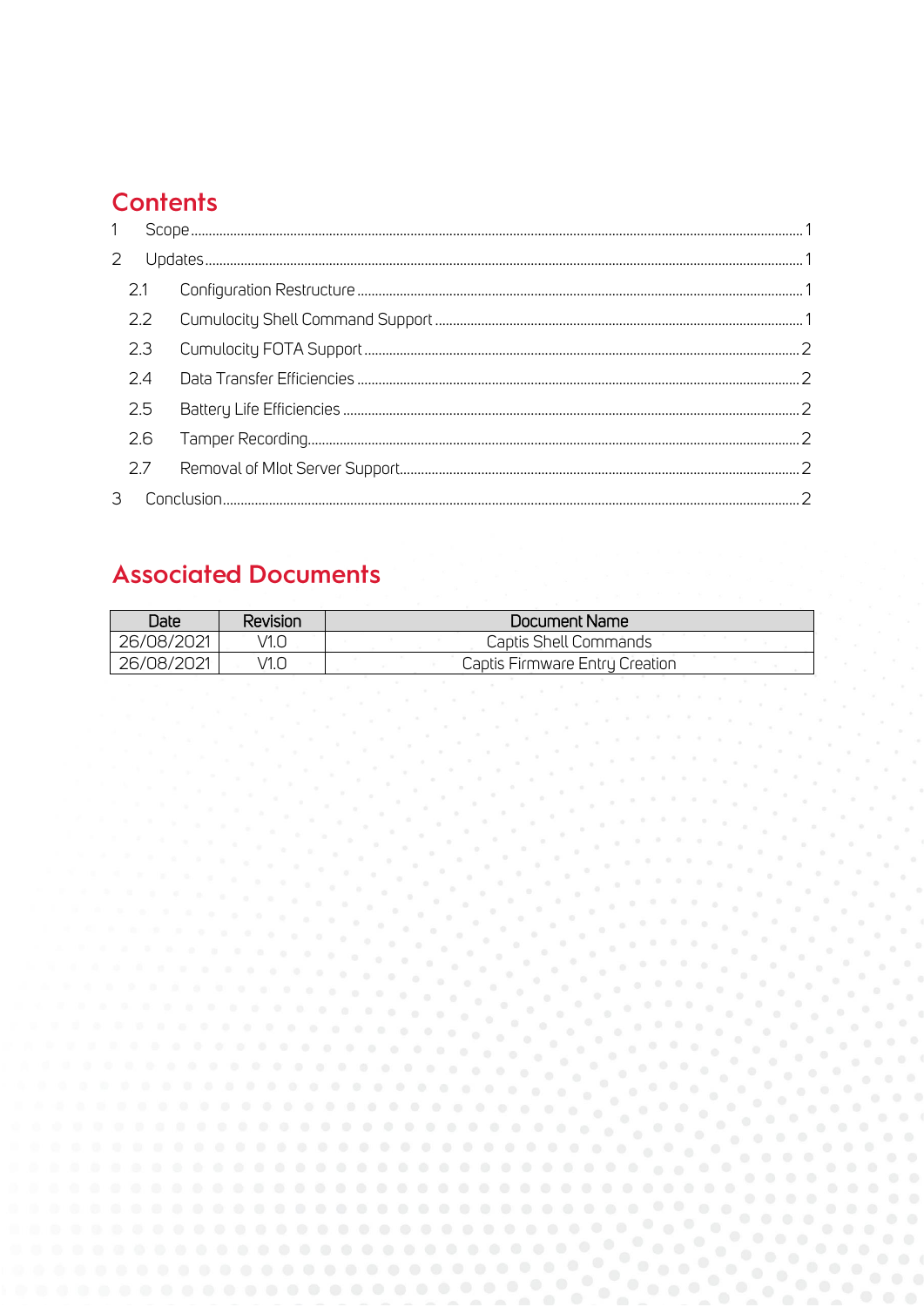

### <span id="page-2-0"></span>1 Scope

The purpose of this document is to detail the most important updates from version 1.18 to 1.19 of the Captis firmware. Key changes have been detailed below in the following section.

## <span id="page-2-1"></span>2 Updates

The following key updates have been made from version 1.18 to 1.19 of the Captis Firmware:

- **A Configuration Restructure**
- **A Cumulocity Shell Command Support**
- **A Cumulocity FOTA Support**
- **A Data Transfer Efficiencies**
- **AD** Battery Life Efficiencies
- Change to Tamper Recording Removal of mIot Server Support

The items listed above will be explained in more detail in the following subsections.

#### <span id="page-2-2"></span>**2.1 Configuration Restructure**

In firmware 1.18 and prior, the configuration allowed for 1 MQTT server, 1 NTP server, 1 FOTA server and so on regardless of if they were being used or not. In 1.19, rather than having dedicated slots, servers are defined in a server list. This adds some flexibility in that, the configuration is no longer restricted to 1 of each server.

Additional flexibility is achieved by the new addition of server roles. Roles define what a server is capable of and how it should be treated.

For example, you might have 3 MQTT servers defined:

- **A** 1 for bootstrap
- $\circledR$  1 for configuration and operations
- $\circledR$  1 for measurement data and events.

Perhaps you would prefer the roles from above in the one server. The configuration in 1.19 now allows for that.

#### <span id="page-2-3"></span>**2.2 Cumulocity Shell Command Support**

The Captis Firmware now supports the native Cumulocity feature of shell commands. This allows you to direct the device to perform an action (such as bootstrap or sleep), or to interrogate the state of the device or sensors. For a full list of the shell commands that are available, please refer to the dedicated Captis shell command document, detailed in the Associated Documents table.